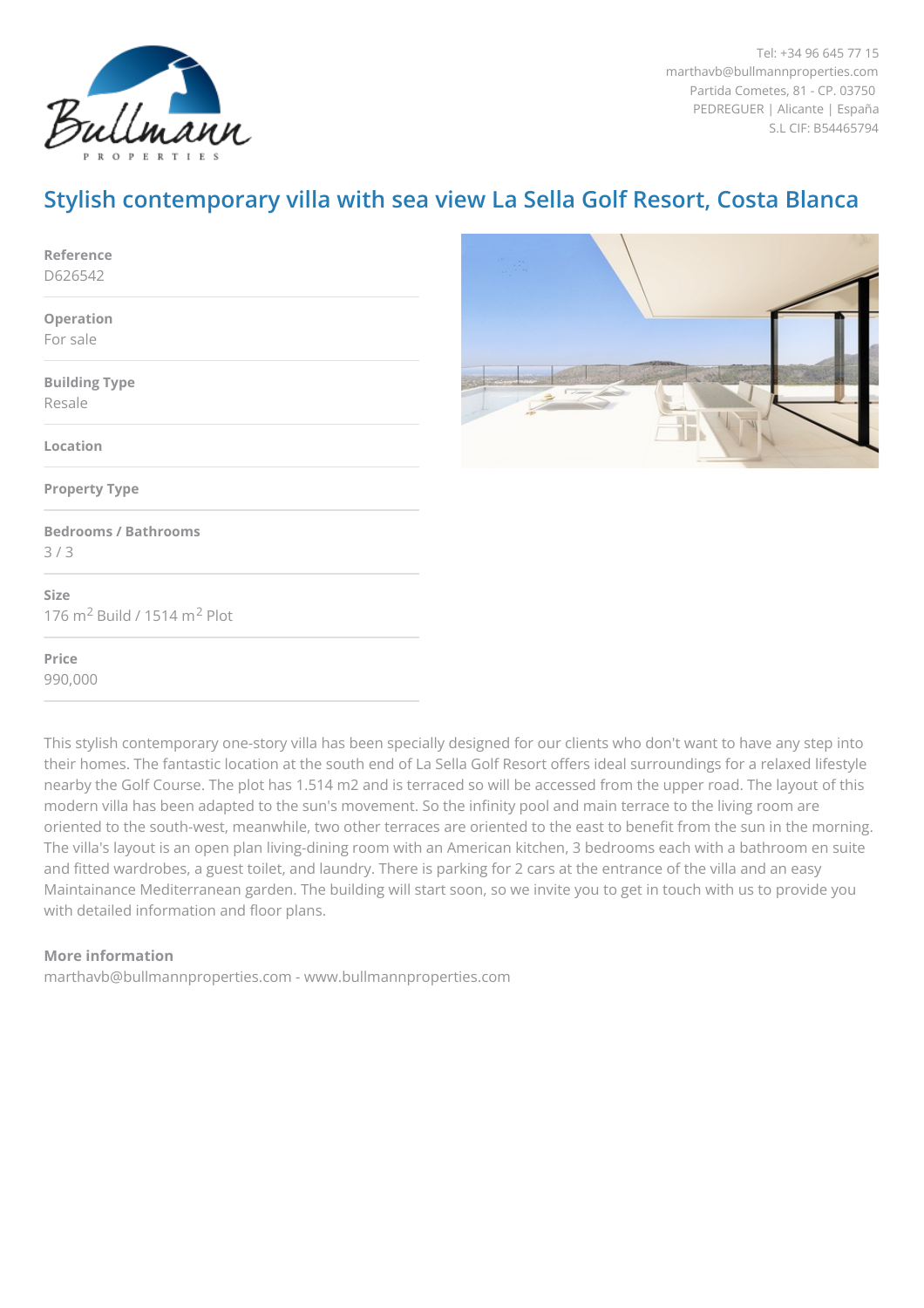













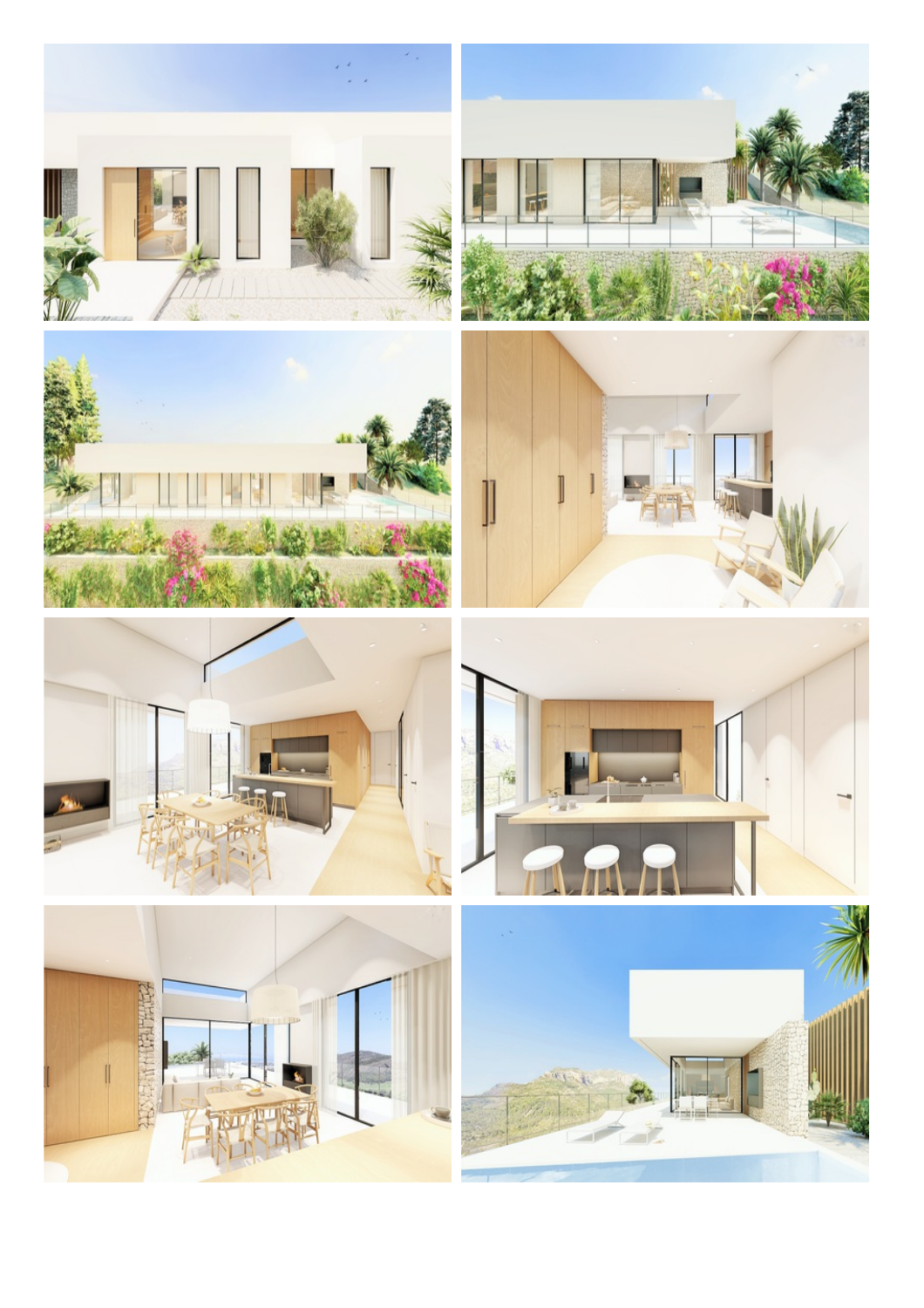













 $\bigodot$  49,1 mm m